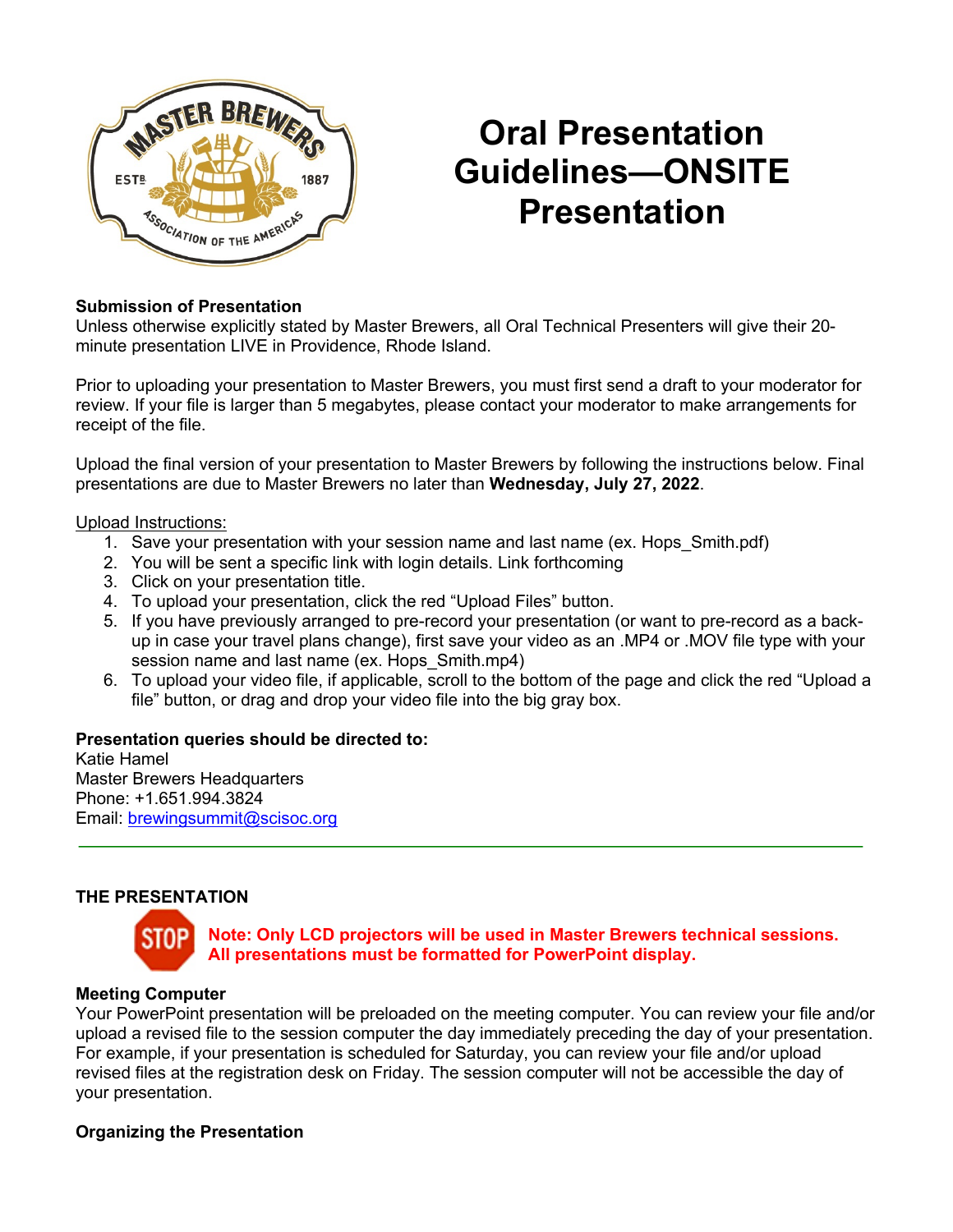In most cases, the text of a lecture prepared for oral delivery differs substantially from the published version. The resulting well-organized lecture will be easily understood by the audience.

- Select and arrange the major points in logical order.
- Avoid excessive technical details and extensive literature citations. The lecture should explain the work in simple, general terms wherever possible.
- Present your paper; do not read it.
- Speak slowly; a general rule is to allow a maximum of 80 words per minute, including the time required to display the slides.
- Allow the audience time to read the text on the slides.
- Practice your delivery, first alone, then before colleagues. Ask for suggestions on improving the organization, slides, and delivery.
- Rehearse to check that the time limit of 20 minutes (oral presentations allow 20 minutes for presentation followed by 5 minutes for discussion) is not exceeded.

Some other points to remember when preparing and/or delivering a lecture:

- Avoid the use of undefined abbreviations.
- Avoid the use of too many numbers and statistics.
- Speakers who are comfortable with delivering a lecture without referring to the written text are encouraged to do so in the interest of a livelier presentation.
- During the discussion, repeat the question before responding so that the audience will understand the response.

In general, the lecture should explain:

- The purpose of the work.
- A brief review of the methods of investigations used.
- The results obtained.
- The conclusions drawn, particularly, where appropriate, the possible impact on the world of practical brewing.
- Suggestions as to further work.

The lecture should NOT report:

- Historical information unless absolutely necessary.
- Literature references.
- Previous work.
- Details of experimental procedures.
- Intermediate results.
- Details of negative findings unless they are absolutely essential to the argument.

#### **COMPOSITION OF POWERPOINT SLIDES**

#### **Slide Format and Content**

- All slides must be in horizontal (landscape) format. Most conference rooms and screen dimensions are too low to accept a vertical format.
- You are required to use the official PowerPoint template provided for you via email and on the website. This template is in widescreen format (16:9). Download the template here.
- Prepare slides that support and supplement, not simply duplicate, what you are saying.
- Design slides specifically for an oral presentation. Slides prepared for journal or book publication are seldom effective and often not legible.
- Company (including non-profits) and university logos are allowed on the first and last slides. Logos are not allowed on any other slides, including when used as a watermark or faded background.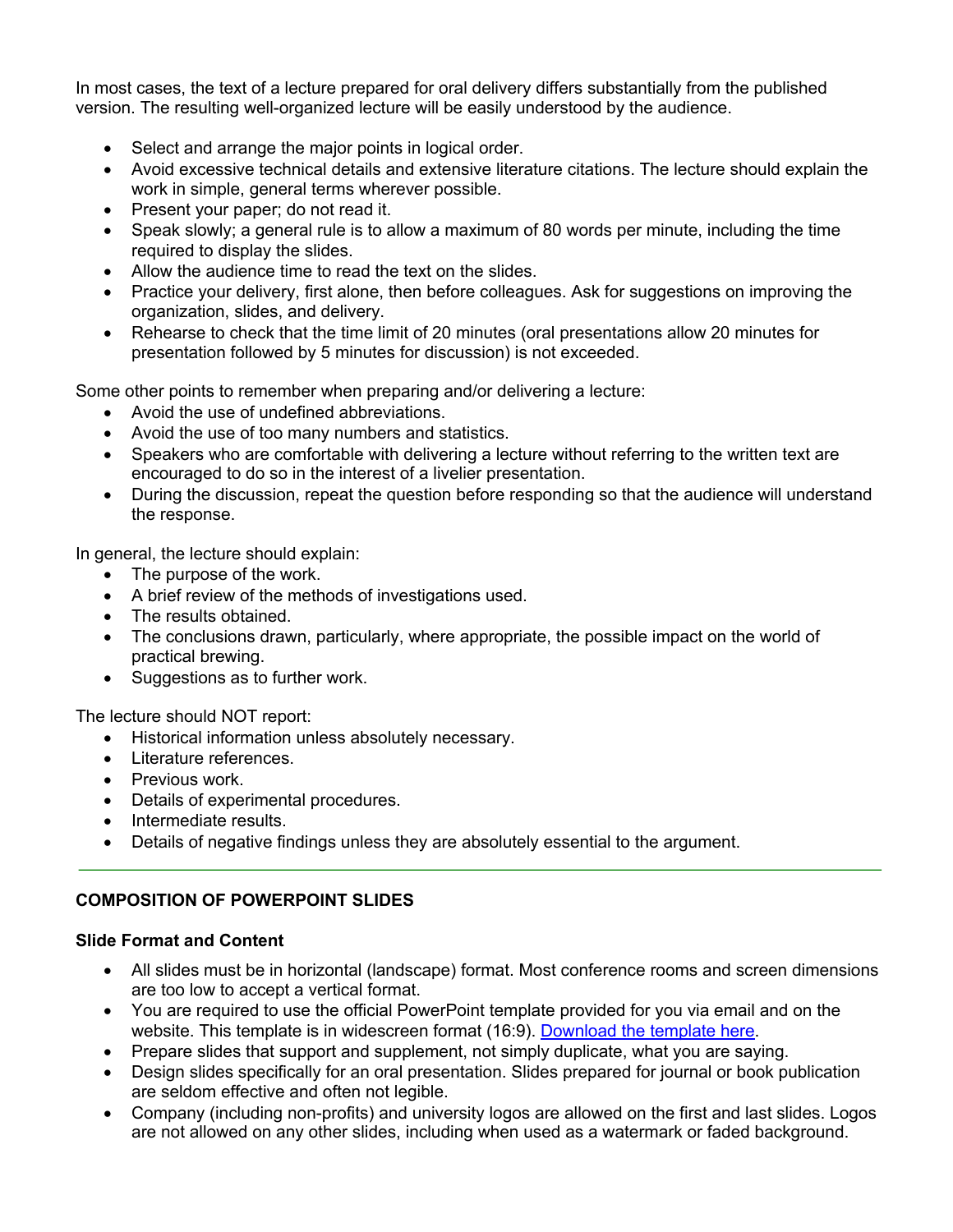### **Color**

High contrast between the lettering and the background is important. Use a light-color background (e.g., pale yellow) with black type. Other color combinations are possible but generally less successful. Where two or three graphs or block diagrams are presented on one slide, contrasting colors are helpful.

### **Lettering**

Lettering should not be less than 1/40th of the height of the effective area of the slide. Limit the number of words and lines to a maximum of 6 words in the title, 6 lines in height, and 10 words in each line.

### **Select and Simplify**

Each slide should cover one or two points. The slides should be cleared of data not pertinent to the presentation. Arrange the data to fill the projection field. Keep the content of a slide simple, clear, and readily understandable. For clarification of a complex item use a series of slides to explain the idea step by step. A series of such slides is also used in summarizing the lecture and adds to the impact of the conclusion.

## **Text**

Text slides are appropriate for introducing the objectives of a study, definitions or quotations, chemical formulae, and the summary.

#### **Tables and Figures**

Prepare tables and figures specifically for slide projection. Tables and figures designed for publication are typically unsuitable for projection. Details are often too many and too complicated to be recognized by an audience in the limited length of time a slide is shown. Parts of the lettering and drawing often become illegible when projected. Limit the number of columns to 4 and lines to 7.

#### **Graphics**

Choose the type of graphic most suitable for the variables concerned. There are numerous alternatives (see below). Include statistics only when relevant. Use the same design and labeling in all related charts or diagrams. The uniformity in layout helps the audience to reach rapid orientation and understanding.

- Pie charts illustrate the division of a whole into parts.
- Column or bar charts illustrate comparisons between groups. Limit the number of columns to 5–7
- Use colors or shadings to differentiate columns. Columns should not be separated by the same space as their width.
- Line graphs express changing relations, especially changes against time. Limit to 2–3 curves.
- Scatter diagrams illustrate the degree of co-variation or distribution in compared groups.
- Flow charts illustrate processes, e.g., successive stages of an experimental procedure or the interaction and balance of several variables in processes.

#### **Videos**

If you wish to include video or other media in your presentation, please contact Katie Hamel (brewingsummit@scisoc.org) for instructions. Considerations include:

- Videos must be approved alongside your PowerPoint by your moderator.
- You *must* double-check your presentation at the speaker kiosk the day before your session, to ensure the video works on the session computers.
- Bring your own computer capable of running the video, to account for possible format/codec issues with the meeting computers
- Internet connectivity may not be available in the session rooms, so videos must be saved to the computer, not streamed.
- Be aware that presentations will be in a low-light environment, which may obscure the video.
- There will be no direct sound hook-up. If your video has sound, you will need to hold your microphone to the computer speakers while it plays. For this reason, long videos or many videos are not recommended.